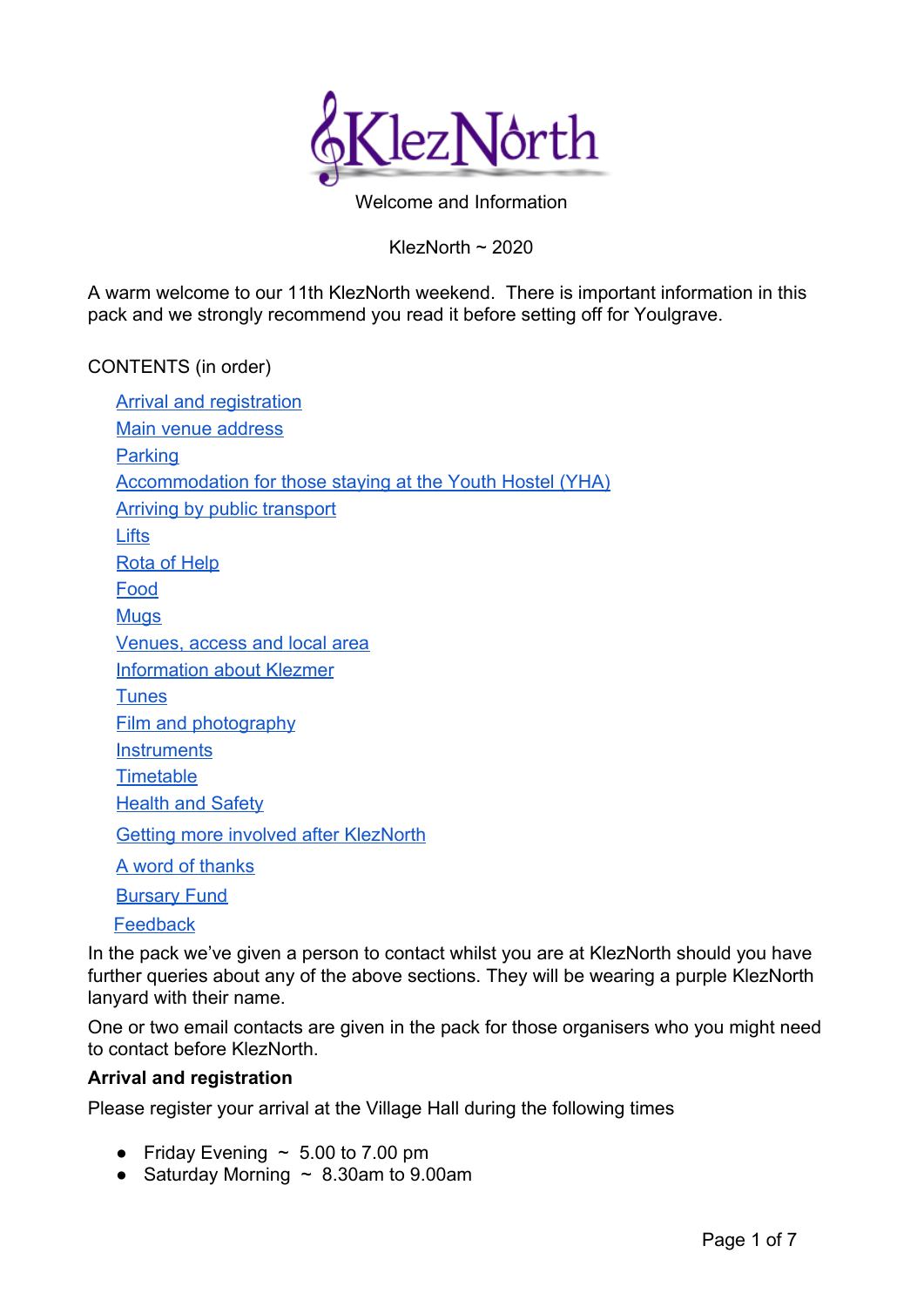There will be informal Klezmer music making/jamming starting around 5.00pm until approx 7pm. Feel free to get your instrument out and join in - all welcome!

Whilst we will provide a variety of ways for you to show your name at the weekend, we particularly encourage you to bring with you/reuse any name label/lanyard you might still have from other events or conferences etc.

*For queries about registration and any fees paid contact Aisha [\(bookings@kleznorth.org.uk](mailto:bookings@kleznorth.org.uk) ).*

#### <span id="page-1-0"></span>**Main venue address**

Youlgrave Village Hall, Holywell Lane, Youlgrave, DE45 1UT

### <span id="page-1-1"></span>**Parking**

Please be sensitive when parking in this small popular village. In particular please park in the site allocated to KlezNorth.

The KlezNorth parking site is at Coldwell End Car Park, DE45 1UY . This is situated at the far west end of the village on the main street. See map below: '[Venues, access and local](#page-3-2) [area](#page-3-2)'.

Our special KlezNorth parking agreement is for **the back field** behind the paying car park.

### *Please note, this is already paid for by KlezNorth - you do NOT have to pay if you park in the back field.*

There may be another area for parking at the front on a hard surfaced area. If this is the case it is likely to be indicated by being coned off.

Note that it is not permitted to camp in this car park. Please respect private parking spaces by not parking in places such as pub car parks.

Please do not bring your car down Holywell Lane apart from when unloading heavy items. The three parking spaces opposite the Village Hall are for organisational use.

There is only one parking space at the YHA so please use it only for unloading. Please then park in Coldwell End Car Park as described above. If you have mobility difficulties and are staying at the YHA please let Fiona know as we may be able to reserve the space at the hostel for you. Please do not park in front of gates to the field at the top of the road leading to the village hall.

*For queries about parking contact any KlezNorth organiser.*

# **Accommodation for those staying at the Youth Hostel (YHA)**

The Youth Hostel (YHA) is in Fountain Square, Youlgrave, DE45 1UR.

The hostel will be open from 5pm on Friday for you to access the room allocated to you. There will be a map of allocated rooms at the entrances and names will be printed outside each room. We try to respect your requirements for sharing preferences, but we may not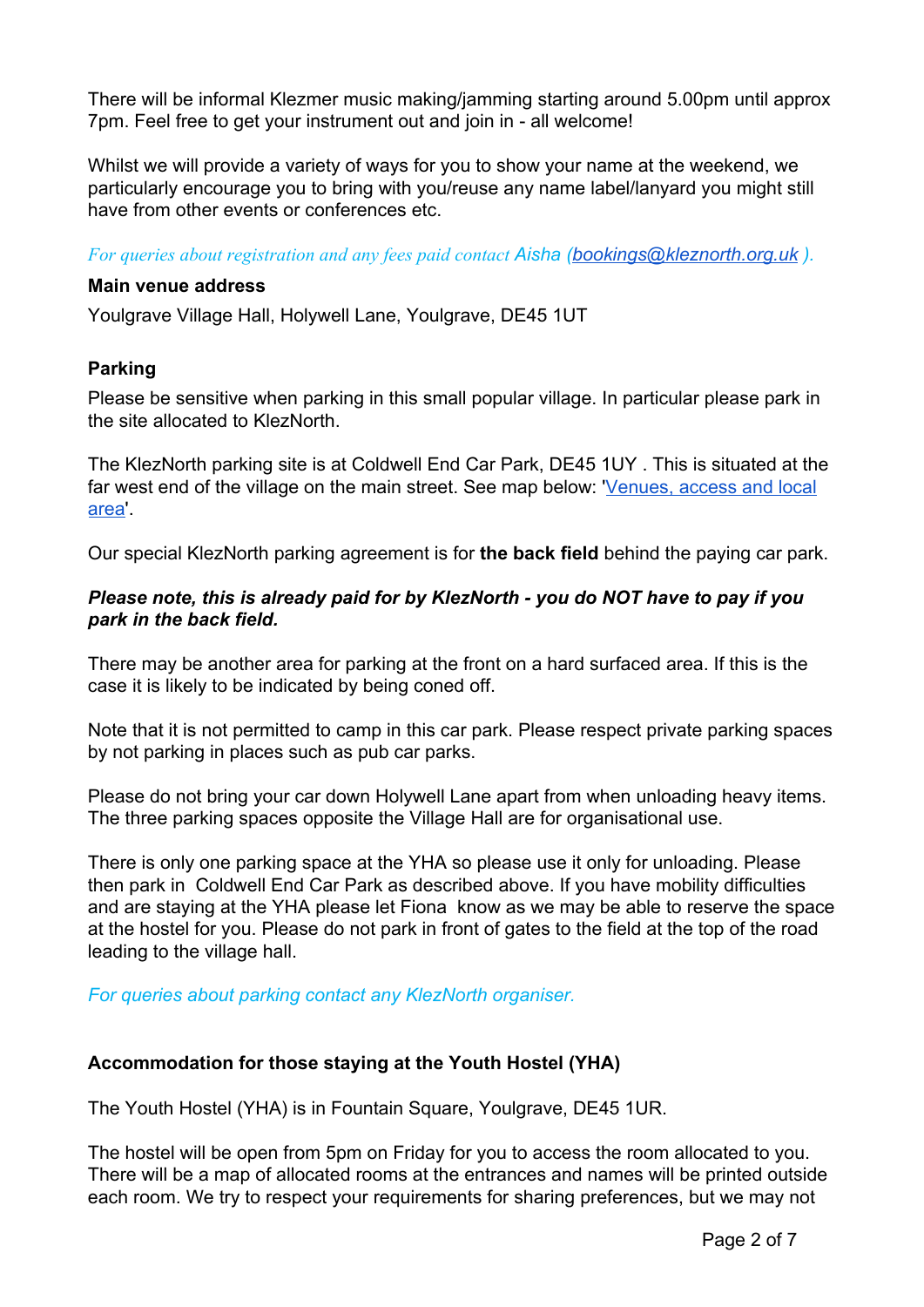be able to meet everyone's requests. There is a code to get into the side door of the hostel which we will send to those who have booked for the Hostel. This code will also be available for other KlezNorth participants who wish to use the YHA kitchen to prepare food for special diets or for general access to the hostel.

We have the hostel to ourselves for the weekend and there are no YHA staff on hand. Porridge, bread for toast (including gluten free options), orange juice, tea and coffee (including decaf options) and milk (including non dairy options) are provided. However, there is a self catering kitchen for our use and as such you may bring whatever food you like for breakfast or to supplement other meals.

All linen and pillows are provided so you only need to bring a towel and soap. Please note that all rooms are up at least one flight of stairs. See above for parking. Please note that all rooms are shared and as such you might want to consider bringing earplugs!

If you think you will be arriving late (after 11pm) please let Fiona know in advance. Her contact details are below.

*For queries about the YHA contact Fiona [\(fiona@kleznorth.org.uk](mailto:fiona@kleznorth.org.uk) ). or tel 07778 737681*

# <span id="page-2-0"></span>**Arriving by public transport**

Please refer to the website [\(www.kleznorth.org.uk](http://www.kleznorth.org.uk/)) for all information about this.

### <span id="page-2-1"></span>**Lifts**

Please share resources! If you can offer a lift to KlezNorth or if you want a lift to KlezNorth the[n](http://www.liftshare.com/) register on [www.liftshare.com](http://www.liftshare.com/) to link up with others from your area. Enter 'Youlgrave, Bakewell, UK' as your destination (as the village is also listed as Youlgreave). You could also, for example, offer or request lifts from Matlock, the nearest station. Also, please 'like' our facebook pag[e](http://www.facebook.com/kleznorth) [www.facebook.com/kleznorth](http://www.facebook.com/kleznorth) and you can add a message there about lift offers or requests.

And finally, with this information you will see a list of those people coming to Kleznorth who have agreed to have their contact information and location shared with other participants. Please feel free to contact people in your area to see if you can share lifts!

### <span id="page-2-2"></span>**Rota of help**

When you arrive please look on the notice boards (in the social room opposite the registration desk) to see what task(s) you have been allocated and when you will be doing them. As the weekend is run collectively, your help is a small but important contribution to keeping it running smoothly, as well as keeping the costs down to a minimum.

The rota includes emptying bins, checking toilets and common areas, setting out and clearing meals and snacks and taking down tables after the Saturday evening meal (Tish). Generally, participants will be allocated no more than 2 volunteer slots on the rota during the weekend. Occasionally the slot on the rota will overlap with a workshop; however, we will aim to keep this to a minimum. If you are doing a task in the kitchen you will work with the support of Judith, Sylvia or Marian, this year's kitchen coordinators.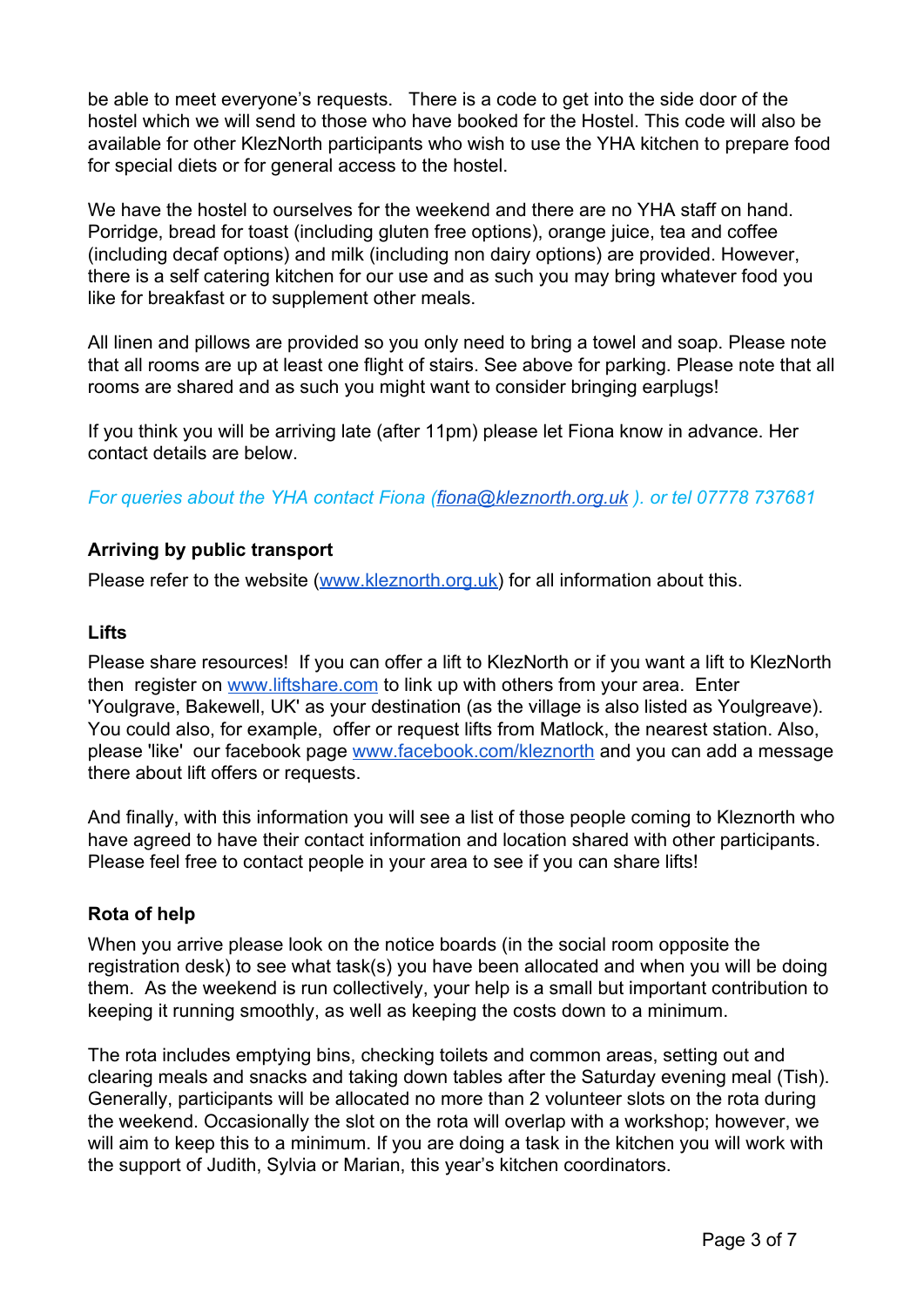When allocating tasks we have tried to take into consideration any comments you have put on the form when booking. However if there are any tasks that have been allocated to you which you are unable to do, please let Fiona know ASAP.

Please let Fiona know in advance if you can do a rota duty on Friday afternoon (from 3pm) to help setting up and/or Friday evening or Sunday afternoon (until 3pm or 5pm to 6pm to help the tidy up). Help in these slots of time would be very much appreciated. The general rota duties start at 7p.m. on Friday and goes on to 2.30 p.m. on Sunday.

*For queries about the rota of help during KlezNorth contact Fiona ([fiona@kleznorth.org.uk\)](mailto:fiona@kleznorth.org.uk).*

# <span id="page-3-0"></span>**Food**

The food we provide over the weekend is vegetarian. The provision is generous and varied but we cannot guarantee to cater for restricted diets. As the Village Hall and YHA kitchens are used by many different groups we regret that we cannot cater for allergies. We therefore encourage you to bring anything extra that you may need. The YHA kitchen is available for anyone who needs to prepare special diets. Friday evening is 'pot luck' (see below!) Please ask if you'd like a list of ingredients for Saturday or Sunday lunch and Saturday evening meals in advance.

The Weekend tickets include:

- lunches on Saturday and Sunday
- $\bullet$  the Saturday evening Tish (celebration meal)\* see below for more details. Note: The Tish is only available for those who booked a 'Full Weekend', a 'Saturday night only' or 'Saturday daytime and evening meal' ticket.
- refreshments during the weekend.

For those who booked a ticket with accommodation, i.e. are staying at the YHA, see above section regarding breakfast: 'Accommodation for those staying at the Youth Hostel (YHA)'.

If eating with us on Friday evening, please bring a ready-prepared, cold, vegetarian dish to share. Please note there is no facility to heat or prepare food in the hall. It would be helpful if you could label the ingredients of your contribution.

We would appreciate it if you could also bring 2 or 3 pieces of fruit for the communal fruit bowl.

*For queries about food contact Judy ([judy@kleznorth.org.uk](mailto:judy@kleznorth.org.uk) ).*

### <span id="page-3-1"></span>**Mugs**

Due to limited kitchen facilities at the Hall, we are not able to provide mugs. Please therefore bring your own identifiable mugs (we'll provide a marker pen). The 'Mug Station' will be a home for any lost mugs as well as somewhere to keep your mug. Your mugs can be washed in nearby washing up bowls.

### <span id="page-3-2"></span>**Venues, access and local area**

Some workshops are a short walk from the Hall and it's a nice area for walking (e.g.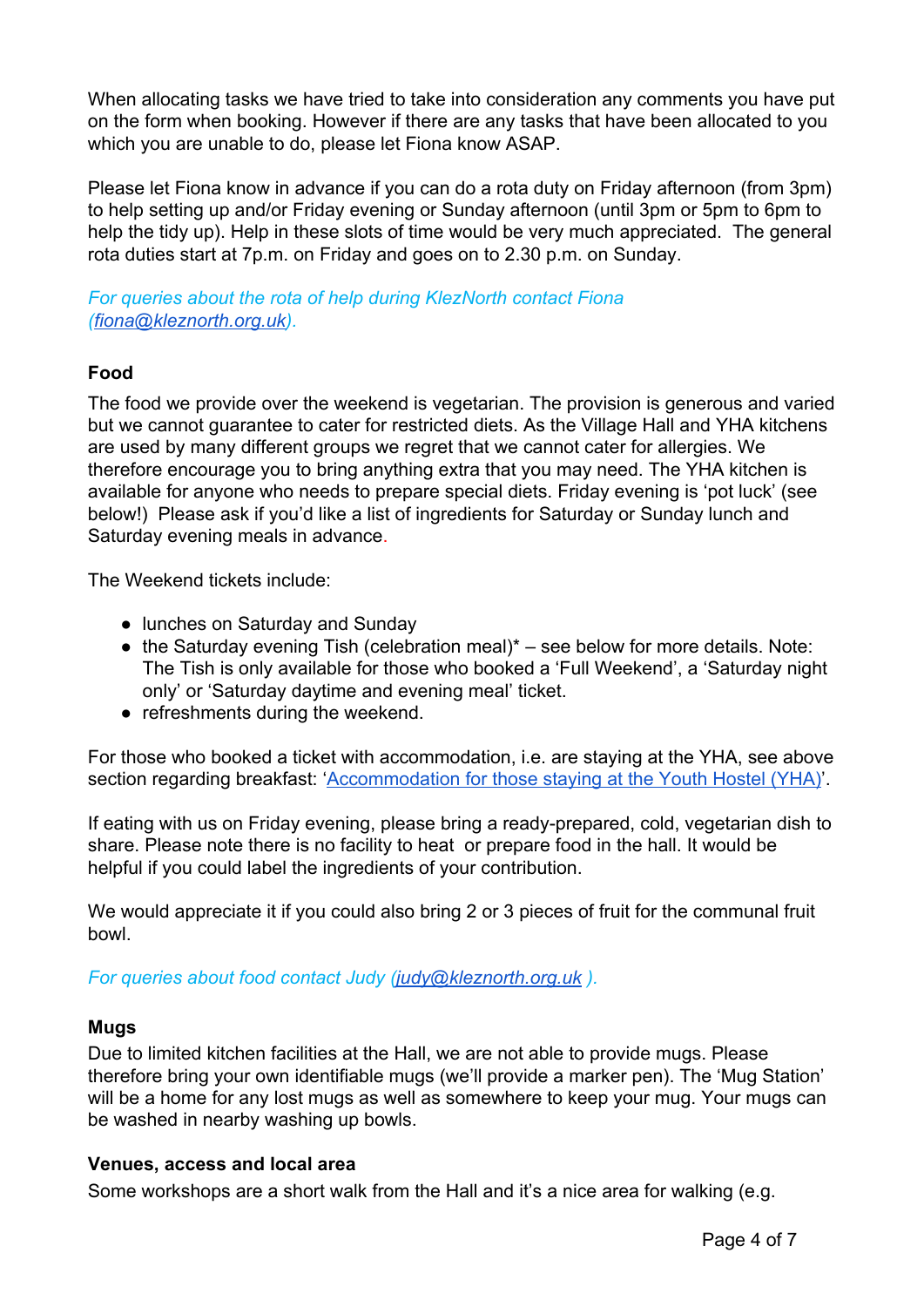there's a riverside walk only 100 yards from the Hall at the bottom of the lane) so you might want to bring weatherproof /walking gear.

Youlgrave Village Hall is an accessible venue (see Village Hall website [http://www.yvh.org.uk/\)](http://www.yvh.org.uk/). However, other venues used have varying levels of accessibility. Contact us for more details.



Here is a map of key venues and streets in the village:

*For queries about the venue and local area contact any organiser.*

### <span id="page-4-0"></span>**Information about Klezmer**

Please initially refer to our website [www.kleznorth.org.uk](http://www.kleznorth.org.uk/). We have pages on 'Music', 'Dance', 'Song' and 'Culture and History' with links to other sites.

# *For queries about Klezmer talk to any tutor or organiser, and of course talk with other KlezNorth participants*.

# <span id="page-4-1"></span>**Tunes**

Instrumentalists please go to our website [\(https://kleznorth.org.uk/2020-tunes/\)](https://kleznorth.org.uk/2020-tunes/) to look at some of the music which we will use over the weekend. There is already a section called "core tunes for jamming", which will be used within the jamming sessions (though not exclusively). The tunes that will form the basis of the instrumental programme will be available on the website in a number of keys. If there is not a suitable musical format for the instrument(s) you are bringing then contact Phil at [yiddishsong@philtomlinson.co.uk](mailto:yiddishsong@philtomlinson.co.uk) ASAP and he will do his best to help.

Please print out your own copies of the music and bring them with you. There is wi-fi at the Hall but no printing facilities.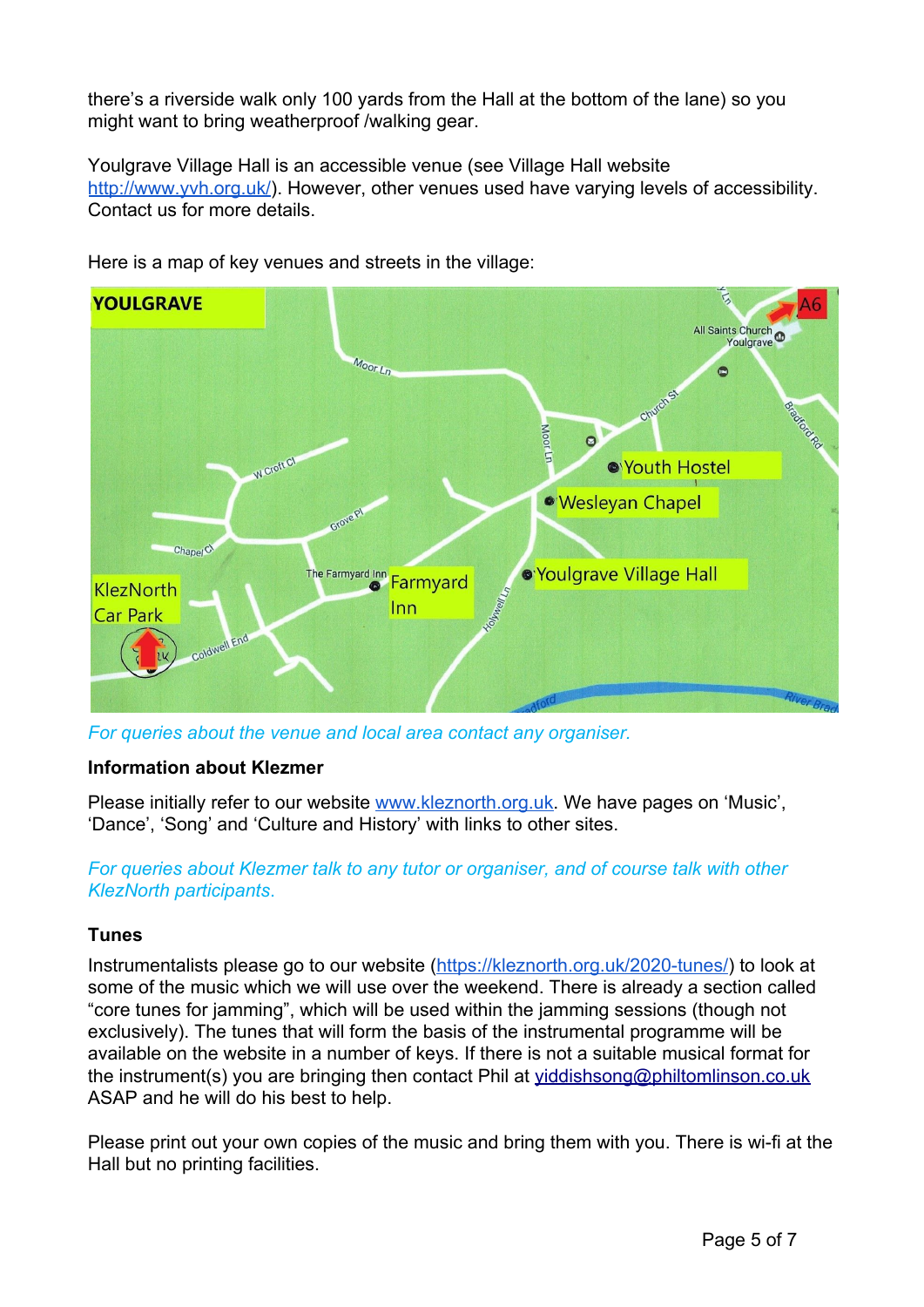We encourage the use of recording devices. If it's unobtrusive and others are ok then feel free to record unfamiliar tunes as you go - an invaluable aide memoire for when you return home.

*Contact workshop leaders for queries with regard to sheet music.* 

### <span id="page-5-0"></span>**Film and photography**

Please bring your camera as we would like you to share with us and others photos and film taken as a record of the weekend for future publicity. Unless anyone says they prefer not to be photographed or filmed we will assume your consent for this to take place and to be shared. PLEASE TELL PHOTOGRAPHERS AT THE EVENT IF YOU DO NOT WISH TO BE PHOTOGRAPHED.

*For queries about film and photography contact any organiser.*

### <span id="page-5-1"></span>**Instruments**

KlezNorth cannot be held responsible for anything that happens to any instrument or personal belongings. You are asked to take care of your instrument and personal belongings whilst at KlezNorth including having arranged your own insurance.

# <span id="page-5-2"></span>**Timetable**

The full detailed programme will be put up on our website, and will be displayed at the venue. In the meantime see the Timetable page on the website where you will find an outline of the programme.Please note there are two activities earlier on Friday night: 1. Klezmer jamming from 5pm. Please bring multiple copies of tunes you want to play otherwise we will use the "Core Tunes for Jamming" (see website). This will take place in Main Hall.

2.'Have Fun with Yiddish' with Pam Singer from 5.30 to 6.45pm in the YHA ground floor meeting room. No previous experience of Yiddish needed - everyone's welcome!

Please note times and events may change at short notice. Keep a lookout on the noticeboard where we will put the detailed programme up and listen for any announcements (usually first thing in the morning).

### *For queries about the timetable contact any organiser.*

### **Health and Safety**

We ask that you be mindful of yourself, others, equipment and the venues we use and their facilities for the purposes of the health, welfare, safety and safeguarding of all participants at KlezNorth. If you notice something that needs addressing please take action as appropriate (and inform an organiser) or inform an organiser ASAP in order that they can take action as appropriate. Please do not leave your instrument and its case or bag in a place or position where it could be a hazard or obstruction to others as well as could cause damage to your instrument.

Please take care when going to and from venues in the village. Be aware that it is a busy village and in places there are no pavements. In particular be vigilant of vehicles and